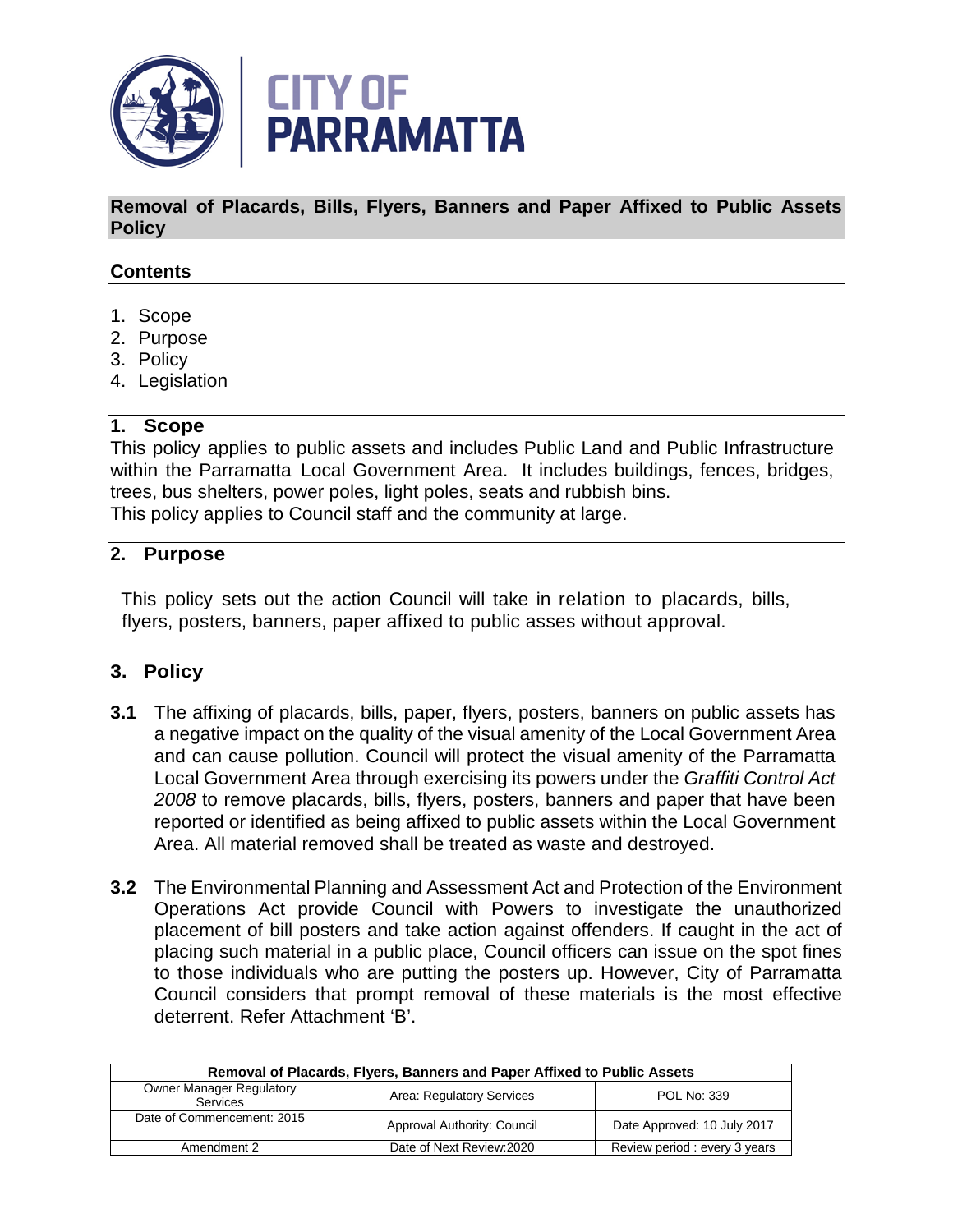

- **3.3** Materials will not be removed in circumstance that would place Council staff or others at risk. Removal of material from or near power poles will comply with Work Health and Safety Act and regulations, Council's WHS policies and procedures and the Work Cover New South Wales 'Work Near Overhead Power Lines' Code of Practice 2006. Refer Attachment 'A'
- **3.4** City of Parramatta Council will seek agreements with the owners of non-Council public assets to allow for the prompt removal of materials.
- **3.5** There is community concern about the impact of campaign posters on the quality of the urban environment and therefore this Policy applies to Election Posters. Where feasible, any election poster removed under this policy will not be destroyed and will be kept for 2 weeks after the day of the election. The owners of the posters can collect them from Council during retention period.

### **Legislation**

The following documents shall be read in conjunction with this policy and comments on relevant sections have been included as attachments for information only.

- 1. Graffiti Control Act 2008
- 2. Work Cover New South Wales 'Work Near Overhead Power Lines' Code of Practice 2006

| <b>REFERENCES</b>  |  |
|--------------------|--|
| <b>POLICIES</b>    |  |
| <b>ATTACHMENTS</b> |  |

| Removal of Placards, Flyers, Banners and Paper Affixed to Public Assets |                             |                              |  |
|-------------------------------------------------------------------------|-----------------------------|------------------------------|--|
| <b>Owner Manager Regulatory</b><br>Services                             | Area: Regulatory Services   | <b>POL No: 339</b>           |  |
| Date of Commencement: 2015                                              | Approval Authority: Council | Date Approved: 10 July 2017  |  |
| Amendment 2                                                             | Date of Next Review: 2020   | Review period: every 3 years |  |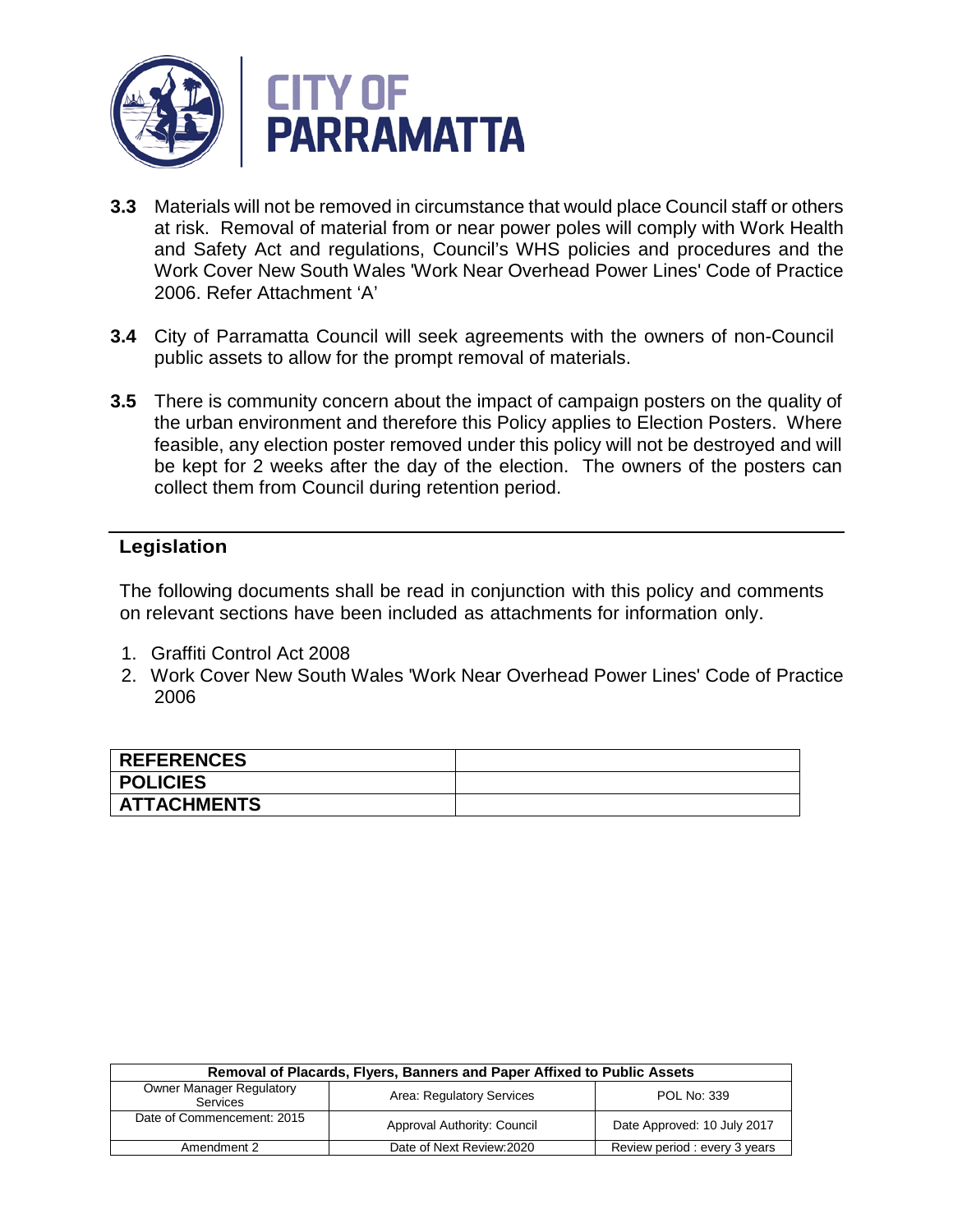

## **Attachment A**

**Work Cover New South Wales 'Work Near Overhead Power Lines' Code of Practice 2006 – summary of key points.**

## **WHAT IS WORK NEAR OVERHEAD POWER LINES?**

There are legislative obligations on employers, or other persons conducting a business or undertaking in regard to undertaking work in close proximity, or at an unsafe distance, to overhead power lines. Employers and persons conducting a business or undertaking must make sure that no person, plant or thing comes within an unsafe distance of any overhead or underground electric line so far as reasonably practicable. The term 'near' is utilised as a reference point for persons planning and undertaking this work. Work 'near' overhead power lines means a situation where there is a reasonable possibility of a person, either directly or through any conducting medium, coming closer than the approach distances specified in the Code. For the purposes of the Code the term 'near' can be interchanged with other legislative or commonly used industry terms i.e. 'close proximity', 'unsafe distance' or 'in the vicinity of.

## **PERSONNEL WORKING NEAR OVERHEAD POWER LINES**

The Code of practice is based on the assumption that without appropriate technical knowledge and experience of electricity distribution networks and associated electrical apparatus, untrained personnel working or operating cranes or plant near overhead power lines will not be able to identify the operating voltage concerned, and will therefore not be able to recognise and avoid the inherent dangers of live overhead power lines. These personnel are termed ordinary persons. The approach distances specified in this code of practice take account of differing levels of technical knowledge, and are substantially greater for ordinary persons than for personnel who have been trained and assessed as having the necessary technical knowledge. These personnel are termed accredited persons.

| Removal of Placards, Flyers, Banners and Paper Affixed to Public Assets |                             |                              |  |
|-------------------------------------------------------------------------|-----------------------------|------------------------------|--|
| <b>Owner Manager Regulatory</b><br>Services                             | Area: Regulatory Services   | <b>POL No: 339</b>           |  |
| Date of Commencement: 2015                                              | Approval Authority: Council | Date Approved: 10 July 2017  |  |
| Amendment 2                                                             | Date of Next Review: 2020   | Review period: every 3 years |  |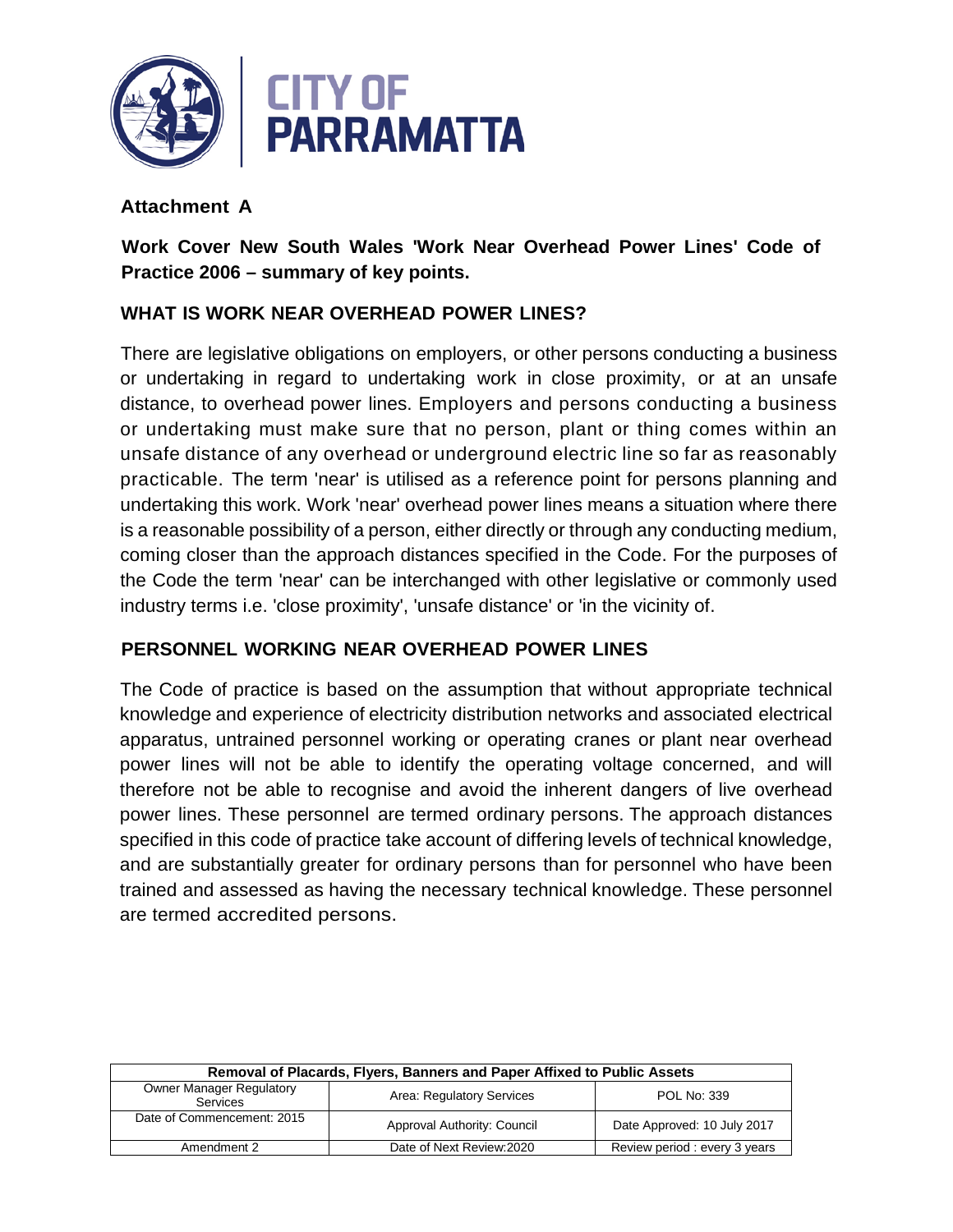

# **Attachment B**

# **Extract - Graffiti Control Act 2008 No 100**

### **Definition**

*Premises:* includes the whole or any part of a structure, building, vehicle, vessel or place, whether built on or not. *(Graffiti Control Act 2008 No 100)*

### **Part 2 Graffiti related offences**

Section 6 Posting bills and other marking offences

A person must not:

- (a) affix a placard or paper on any premises, or
- (b) intentionally mark, by means of chalk, paint or other material, any premises, so that the placard, paper or marking is within view from a public place, unless the person first obtained the consent, if the premises are occupied, of the occupier or person in charge of the premises or if the premises are unoccupied, of the owner or person in charge of the premises.

Maximum penalty: 4 penalty units.

#### **Part 4 Graffiti Removal Work by Local Councils**

Section 11 Graffiti removal work-by agreement with owner or occupier

A local council may, by agreement with the owner or occupier of any private land, carry out graffiti removal work on the land.

Graffiti removal work-without agreement of owner or occupier

- (1) A local council may, without the agreement of the owner or occupier of any land, carry out graffiti removal work to property on that land if the graffiti concerned is visible from a public place.
- (2) The graffiti removal work referred to in subsection (1) may only be carried out from a public place.
- (3) The local council concerned is to bear the cost of graffiti removal work referred to in subsection (1).
- (4) If a local council carries out graffiti removal work in accordance with this section, the council must, within a reasonable period, give the owner or occupier of the land concerned written notice that the work has occurred.

| Removal of Placards, Flyers, Banners and Paper Affixed to Public Assets |                             |                              |  |
|-------------------------------------------------------------------------|-----------------------------|------------------------------|--|
| <b>Owner Manager Regulatory</b><br><b>Services</b>                      | Area: Regulatory Services   | POL No: 339                  |  |
| Date of Commencement: 2015                                              | Approval Authority: Council | Date Approved: 10 July 2017  |  |
| Amendment 2                                                             | Date of Next Review: 2020   | Review period: every 3 years |  |